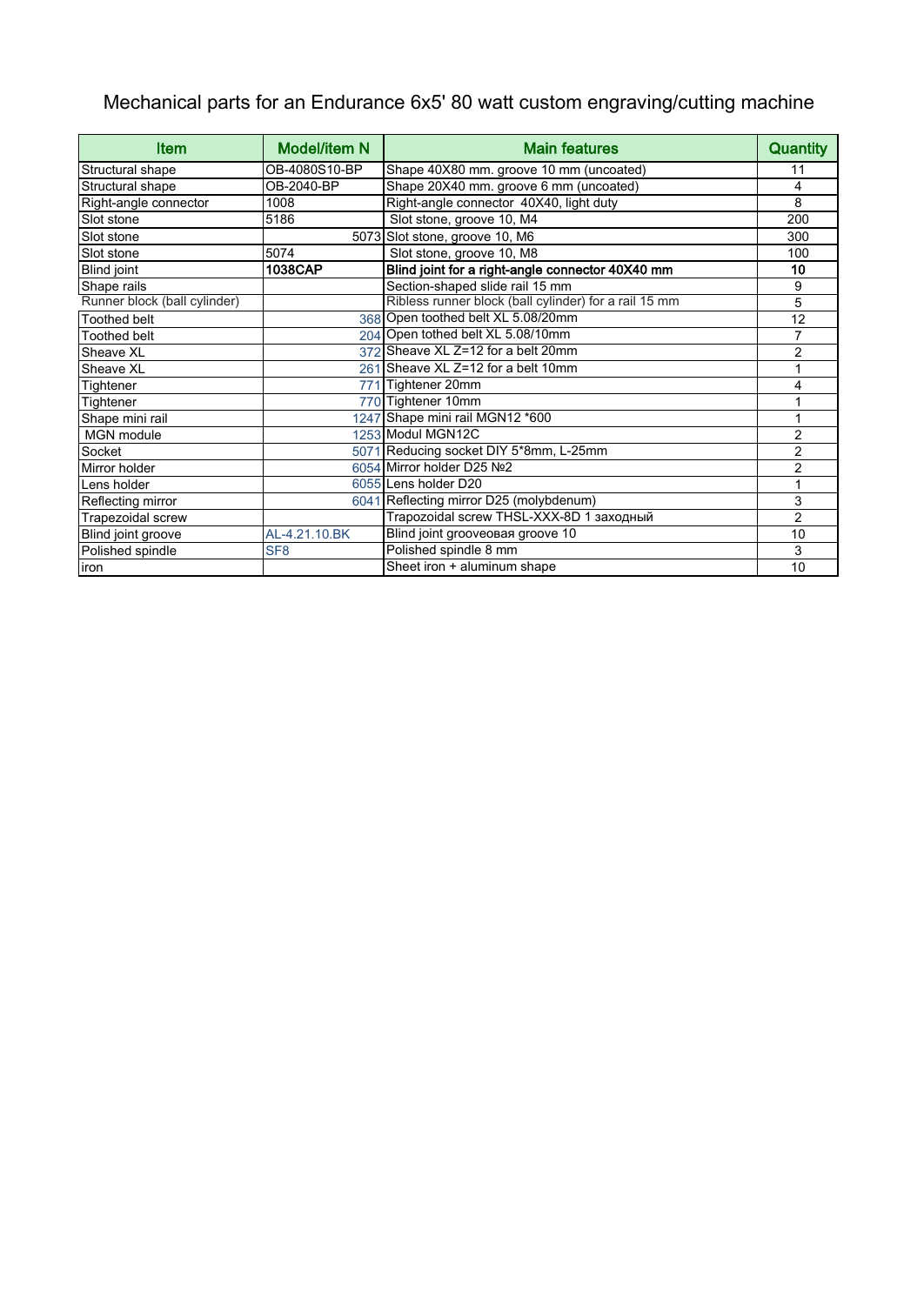## Electronical parts for an Endurance 6x5' 80 watt custom engraving/cutting machine

| Stepper<br>Stepper<br>Stepper driver<br><b>AC/DC</b> converter<br><b>AC/DC</b> converter<br>Inductive sensor<br>End switches<br>Switch<br>Lighted toggle switch ON-OFF<br>Lighted toggle switch ON-OFF | ST57-100<br>ST42-40<br><b>DM556E</b><br>GY600W-48-A<br>NES-150-27<br><b>SN04-N</b><br>SS-5GL2 | 4.2 A 2.6 Hm 3.8 mH<br>1.2 A 0.32 Hm 2.4 mH<br>Voltage 2050V, current up to 5.6 A<br>output 40-48 V, current up to 12.0 A<br>output 24-30 V, current up to 6.5 A<br>NPN, NO | 3<br>$\overline{2}$<br>$\sqrt{3}$<br>$\overline{2}$ |
|--------------------------------------------------------------------------------------------------------------------------------------------------------------------------------------------------------|-----------------------------------------------------------------------------------------------|-----------------------------------------------------------------------------------------------------------------------------------------------------------------------------|-----------------------------------------------------|
|                                                                                                                                                                                                        |                                                                                               |                                                                                                                                                                             |                                                     |
|                                                                                                                                                                                                        |                                                                                               |                                                                                                                                                                             |                                                     |
|                                                                                                                                                                                                        |                                                                                               |                                                                                                                                                                             |                                                     |
|                                                                                                                                                                                                        |                                                                                               |                                                                                                                                                                             |                                                     |
|                                                                                                                                                                                                        |                                                                                               |                                                                                                                                                                             | $\mathbf{1}$                                        |
|                                                                                                                                                                                                        |                                                                                               |                                                                                                                                                                             | 6                                                   |
|                                                                                                                                                                                                        |                                                                                               | Mini end switch                                                                                                                                                             | 6                                                   |
|                                                                                                                                                                                                        |                                                                                               |                                                                                                                                                                             |                                                     |
|                                                                                                                                                                                                        | S202Z-2(S202UZ-2)                                                                             | Electric lock for\Jin Tay                                                                                                                                                   | $\mathbf{1}$                                        |
|                                                                                                                                                                                                        | ASW-14D (red)                                                                                 | (20A12VDC) SPST 3P\Jietong Switch                                                                                                                                           | $\overline{2}$                                      |
|                                                                                                                                                                                                        | ASW-14D (green)                                                                               | (20A12VDC) SPST 3P\Jietong Switch                                                                                                                                           | $\overline{c}$                                      |
| 220W fan                                                                                                                                                                                               | EC1225A2HBL                                                                                   | 120x120x25mm, roller bearing 2000                                                                                                                                           | 1                                                   |
|                                                                                                                                                                                                        |                                                                                               | r/min\Evercoo                                                                                                                                                               |                                                     |
| Relay 1                                                                                                                                                                                                | <b>HHC68A-1Z-24D</b>                                                                          | 24VDC / 15A,240VAC\NCR                                                                                                                                                      | 1                                                   |
| Relay socket                                                                                                                                                                                           | PTF08A                                                                                        | HHC68A-2Z (LY2) NCR                                                                                                                                                         | 1                                                   |
| Grid (Bars)                                                                                                                                                                                            | FGF-120/M silver                                                                              | Fan filter 120x120 mm (metal)\Evercool                                                                                                                                      | 3                                                   |
| Power supply                                                                                                                                                                                           | MDR-10-24                                                                                     | 24B, 0.42A, 10BT\MEAN WELL                                                                                                                                                  | $\mathbf{1}$                                        |
| Knob                                                                                                                                                                                                   | <b>KE-021</b>                                                                                 | "Stop" red                                                                                                                                                                  | 1                                                   |
| Signal lamp                                                                                                                                                                                            | XB7EV03MP                                                                                     | 22mm 230B green (LED)                                                                                                                                                       | 1                                                   |
| Signal lamp                                                                                                                                                                                            | XB7EV05MP                                                                                     | 22mm 230B yellow (LED)                                                                                                                                                      | 1                                                   |
| Signal lamp                                                                                                                                                                                            | XB7EV04MP                                                                                     | 22mm 230B red (LED)                                                                                                                                                         | 1                                                   |
| Signal lamp                                                                                                                                                                                            | XB7EV04BP                                                                                     | 22mm 24B LED red                                                                                                                                                            | 1                                                   |
| SB-7 knob                                                                                                                                                                                              | <b>BBT40-SB7-K06</b>                                                                          | Start green                                                                                                                                                                 | 1                                                   |
| Contactor                                                                                                                                                                                              | <b>ПМЛ 1160ДМ</b>                                                                             | 16А 220АС УХЛ4 Б КЭАЗ 110546\КЭАЗ                                                                                                                                           | 1                                                   |
| Signal lamp                                                                                                                                                                                            | XB7EV03BP                                                                                     | 22mm 24B LED green                                                                                                                                                          | 1                                                   |
| Bar type terminal                                                                                                                                                                                      | <b>НШВИ 0.25-8</b>                                                                            | blue 0.25 mm2                                                                                                                                                               | 50                                                  |
| Bar type terminal                                                                                                                                                                                      | <b>НШВИ 0.5-8</b>                                                                             | white 0.5 mm                                                                                                                                                                | 50                                                  |
| Bar type terminal                                                                                                                                                                                      | <b>НШВИ 0.75-12</b>                                                                           | grey, 0.75mm2, length 12mm(pack)                                                                                                                                            | $\overline{3}$                                      |
| Bar type terminal                                                                                                                                                                                      | <b>НШВИ 1.5-8</b>                                                                             | (8mm) black 1.5 mm2                                                                                                                                                         | 50                                                  |
| Holed cable duct                                                                                                                                                                                       | 40x40                                                                                         | L2000 RL12 G AKC 00134RL                                                                                                                                                    | $\overline{3}$                                      |
| Holed cable duct                                                                                                                                                                                       | 25x40                                                                                         | L2000 RL12 G AKC 00128RL                                                                                                                                                    | $\mathbf{1}$                                        |
| Pliable mesh guards                                                                                                                                                                                    | 15PET-6 black                                                                                 | diameter from 4 to 10,5mm                                                                                                                                                   | 8                                                   |
| Pliable mesh guards                                                                                                                                                                                    | 15PET-12 black                                                                                | diameter from 10 to 16mm                                                                                                                                                    | 12                                                  |
|                                                                                                                                                                                                        |                                                                                               |                                                                                                                                                                             | 8                                                   |
| Pliable mesh guards                                                                                                                                                                                    | 15PET-3 black<br>LRS-100-12                                                                   | diameter from 2,5 to 5M                                                                                                                                                     | 1                                                   |
| AC/DC converter                                                                                                                                                                                        |                                                                                               | 12V,8.5A,102W                                                                                                                                                               |                                                     |
| Controller                                                                                                                                                                                             | <b>RDC6442G</b>                                                                               | CNC controller delivery from Russia                                                                                                                                         | $\mathbf{1}$                                        |
| Stepper driver                                                                                                                                                                                         | Tb6600                                                                                        | Stepper driver доставка из РФ                                                                                                                                               | $\overline{2}$                                      |
|                                                                                                                                                                                                        |                                                                                               |                                                                                                                                                                             |                                                     |
| Cable chain                                                                                                                                                                                            | TP15x40                                                                                       | R28                                                                                                                                                                         | 7                                                   |
| Cable chain                                                                                                                                                                                            | TP15x15                                                                                       | R28                                                                                                                                                                         | $\overline{3}$                                      |
| Cable chain                                                                                                                                                                                            | TP15x50                                                                                       | <b>R28</b>                                                                                                                                                                  | 3                                                   |
| Cable duct holder                                                                                                                                                                                      | Mount TP15x40                                                                                 | Holder TP15x40                                                                                                                                                              | 4                                                   |
| Cable duct holder                                                                                                                                                                                      | Mount TP15x15                                                                                 | Holder TP15x15                                                                                                                                                              |                                                     |
|                                                                                                                                                                                                        |                                                                                               |                                                                                                                                                                             | 2<br>$\overline{2}$                                 |
| Cable duct holder                                                                                                                                                                                      | Mount TP15x50                                                                                 | Holder TP15x50                                                                                                                                                              |                                                     |
| Signal cable                                                                                                                                                                                           | PVC0.2x8STP                                                                                   | Shield, twisted pair cable, 8pc.(4 pairs)*0.2mm <sup>2</sup>                                                                                                                | 25                                                  |
|                                                                                                                                                                                                        | PVC0.2x4STP                                                                                   |                                                                                                                                                                             | 8                                                   |
| Signal cable                                                                                                                                                                                           |                                                                                               | Shield cable, twisted pair, 4pc.(2 pairs)*0.2mm <sup>2</sup>                                                                                                                | $\overline{8}$                                      |
| Power cable                                                                                                                                                                                            | <b>PVC0.75x4S</b><br>PVC0.2x4STP                                                              | Shield power, 4pc*0.75mm <sup>2</sup><br>shield, twisted pair cable, 4pc (2 pairs)*0.2mm <sup>2</sup>                                                                       |                                                     |
| Signal cable (add)                                                                                                                                                                                     |                                                                                               |                                                                                                                                                                             | 0                                                   |
|                                                                                                                                                                                                        |                                                                                               |                                                                                                                                                                             | 1                                                   |
| Wire, etc<br>Box                                                                                                                                                                                       |                                                                                               |                                                                                                                                                                             | 1                                                   |